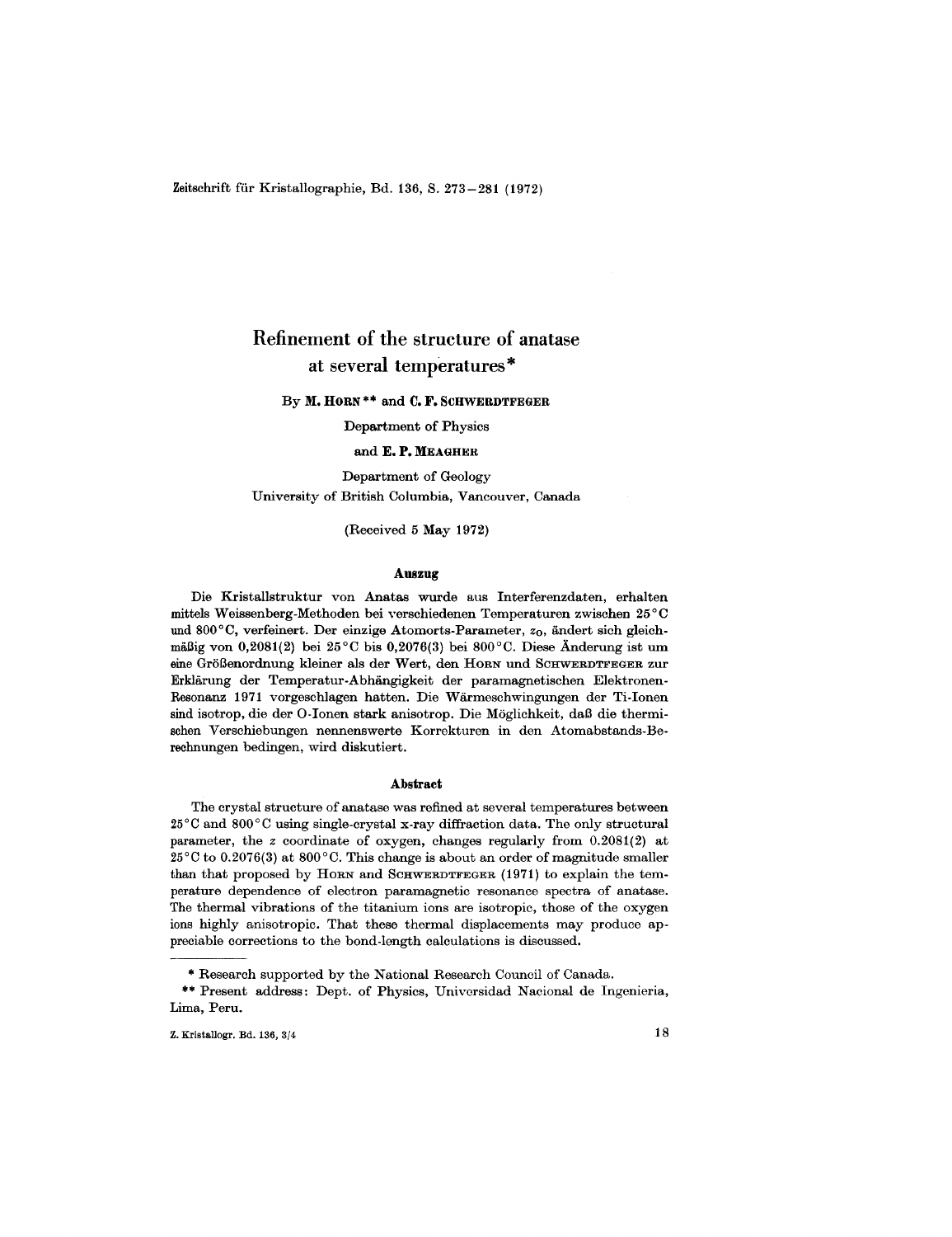### **Introduction**

Anatase is one of the two tetragonal polymorphic forms of titanium dioxide, the other being rutile. Upon heating above a threshold temperature it transforms irreversibly to rutile. This threshold temperature, at atmospheric pressure, is usually about 1000 °C, but can vary from  $400^{\circ}$ C to  $1200^{\circ}$ C, depending on grain size, atmosphere and nature and amount of impurities (SHANNON and PASK, 1965).

The structure of anatase was originally determined by VEGARD (1916). Recently, a least-squares refinement of the structure, utilizing powder data, was carried out by CROMERand HERRINGTON (1955). Their results are included in Table 2. RAO *et al.* (1970) determined the thermal expansion of anatase between 28°C and 712°C; however, no structure investigations of anatase have been undertaken at elevated temperatures.

Electron paramagnetic resonances of regular substitutional  $Fe^{3+}$ , and of Fe3+ combined with an oxygen vacancy at a nearest-neighbour site, in anatase show an unusually strong temperature dependence (HORN and SCHWERDTFEGER, 1971). The different aspects of this temperature dependence had been explained consistently by assuming that the oxygen ions shift about 0.04 Å along the  $c$  axis with a temperature increase from room temperature to 600 °C. In an effort to confirm this experimentally, high-temperature crystal-structure refinements of anatase were carried out at temperatures of 25, 300, 600, 800°C, using single-crystal x-ray techniques.

## **Experimental**

The specimens used in this study were transparent yellow crystals from Binntal, Wallis, Switzerland. An electron microprobe analysis showed the sample to be nearly pure  $TiO<sub>2</sub>$  with a maximum of approximately 0.2 weight percent Fe.

The systematic absences of reflections in Weissenberg photographs confirmed the space group assignment *141/amd.* The unit-cell parameters at room temperature,  $a = 3.7842(13)~\mathrm{\AA}$  and  $c = 9.5146(15)~\mathrm{\AA},$ were obtained by a least-squares refinement of back-reflection Weissenberg data. These parameters compare favourably with those determined at room temperature by RAO *et al*. (1970):  $a = 3.7845(1)$  Å and  $c = 9.5143(4)$  Å. The cell parameters determined by RAO *et al.* (1970), interpolated and extrapolated for the temperatures used in this investigation, were therefore used and are given  $n$  Table 1. RAO *et al.* indicated the errors of the cell parameters only at room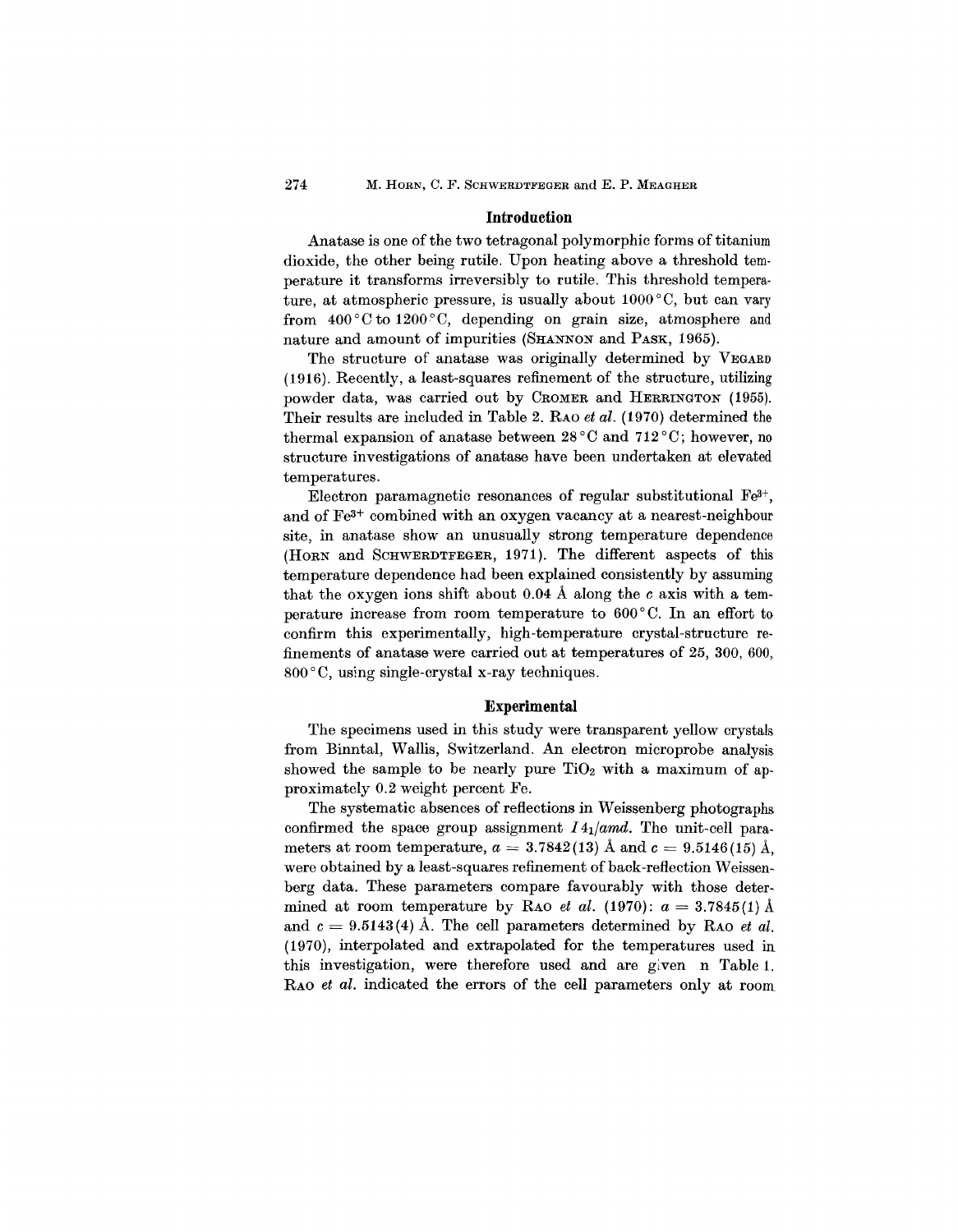| $\tau$<br>$\boldsymbol{a}$ |                | с                             |  |  |
|----------------------------|----------------|-------------------------------|--|--|
| $25^{\circ}$ C             | $3.7842(13)$ Å | 9.5146(15) Å present work     |  |  |
| 25                         | 3.7845(4)      | 9.514(1)                      |  |  |
| 300                        | 3.7892(4)      | 9.537(1)                      |  |  |
| 600                        | 3.7971(4)      | RAO et al. (1970)<br>9.579(1) |  |  |
| 800                        | 3.8040(8)      | 9.614(2)                      |  |  |

Table 1. *Lattice parameters of anatase*

temperature. The errors of the cell parameters, as stated in Table 1 and used in the calculation of the errors of the bond lengths, are estimated from the errors at room temperature and the scattering of the experimental points on a plot of the cell parameters versus temperature.

For the final intensity measurements a small, wedge-shaped cleavage fragment was mounted in a tapered silica capillary for rotation about the *a* axis. The largest diameter of the crystal was ca. 0.09 mm, the smallest ca. 0.03 mm and its volume  $1.0 \times 10^{-4}$  mm<sup>3</sup>.

Three-dimensional intensity data were collected utilizing flat-eone geometry on a manual Weissenberg scintillation-counter diffractometer. Zirconium-filtered Mo radiation was used in conjunction with a pulse-height discriminator. Only those reflections having  $(\sin \theta)/\lambda$  $\leq 0.55$  were recorded on a strip-chart recorder and their intensities measured with a planimeter. The flat-cone geometry was required by the furnace which is a modified version of a design by FOIT and PEACOR (1967).

Fifty six nonequivalent reflections were recorded at temperatures of 25, 300, 600 and 800°C, the  $25^{\circ}$ C measurements being repeated after the heating cycle. These temperatures, measured with a thermocouple in place of the sample, are estimated to be accurate to  $\pm$  5°C.

In order to estimate the absorption in the crystal, all 210 reflections, including symmetry-equivalent ones, were measured at room temperature. The intensities of equivalent reflections differed as much as  $20\%$ , indicating appreciable x-ray absorption in the sample. The measured intensities were corrected for absorption using a linearabsorption coefficient of  $\mu = 57.5$  cm<sup>-1</sup>. The calculated transmission factors for all reflections varied between 0.76 and 0.92; for the set of nonequivalent reflections used in the refinement they varied between 0.82 and 0.92. Differences of the absorption-corrected intensities of equivalent reflections were smaller than  $50/0$ , comparable with the experimental error of the overall system.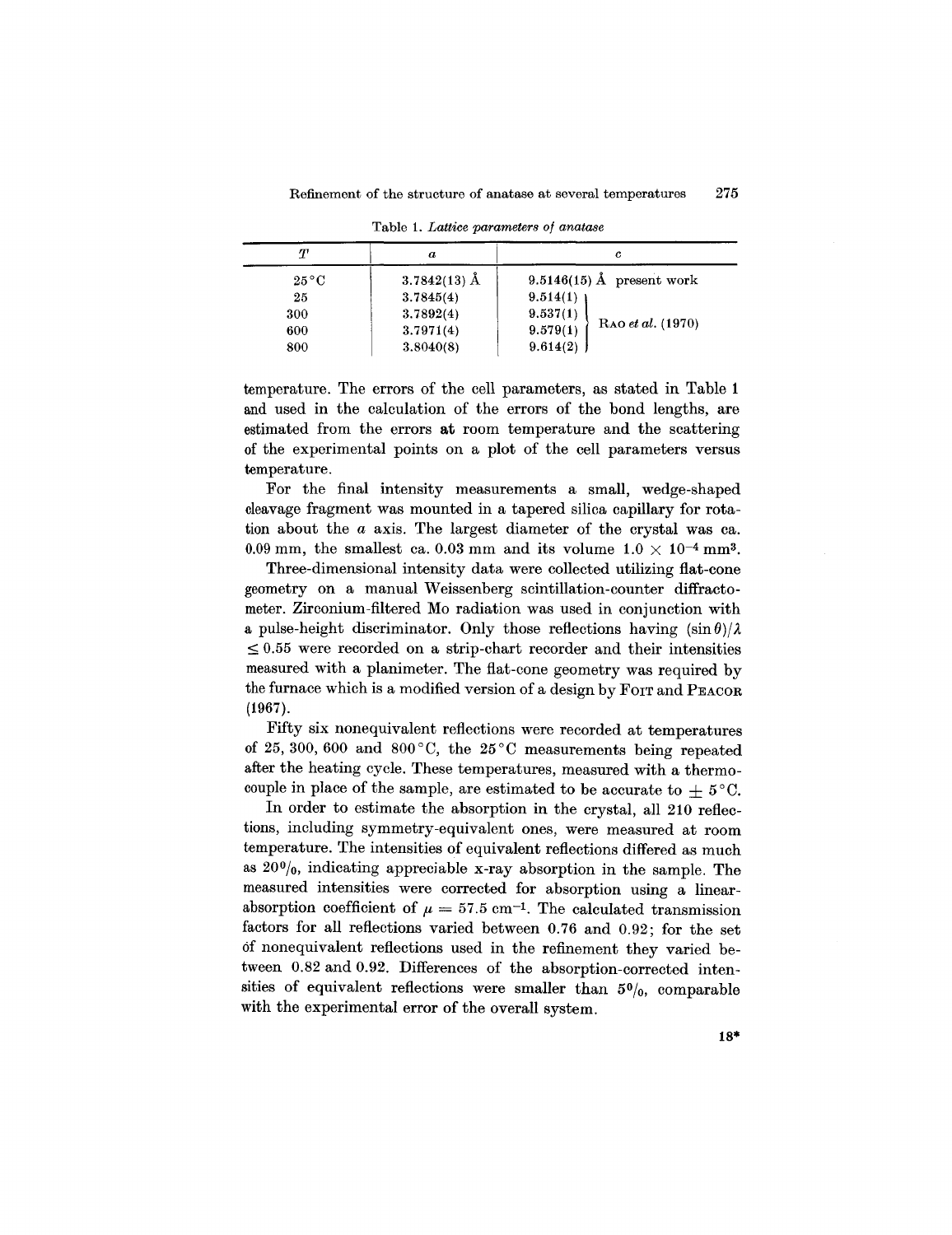#### **Structural** refinements

Since the Ti ions in anatase occupy special position *4a,* with point symmetry *42m,* and the oxygen ions occupy special position *8e,* with point symmetry *mm,* only one structural parameter, the *z* coordinate of oxygen, need be determined.

The intensities, corrected for absorption and the Lorentz and polarization factor, were submitted to a full-matrix least-squares refinement, using a modified version of the computer program ORFLS (BuSING *et al.,* 1962). Since the bonds in rutile are highly ionic (LADD, 1969), and since anatase is quite similar to rutile (the structural differences are only in the second-nearest neighbour coordination), form factors for Ti<sup>4+</sup> *(International tables,* 1962) and  $O^{2-}$  *(SUZUKI, 1960)* were used.

Starting parameters for the refinements were those given by CROMERand HERRINGTON (1955) as included in Table 2. In the initial refinements a comparison of measured and calculated structure factors showed that, for all large structure factors,  $F_0 \leq F_c$ . An extinction correction was then applied to the data in the least-squares refinement by minimizing the function  $\sum w_i [F_{0,i} - S \cdot F_{c,i} / (1 + \alpha \cdot I_i)]^2$ , i

where  $I_i$  are the uncorrected intensities,  $\alpha$  the extinction coefficient, adjusted by the least-squares calculation, S the scale factor and  $w_i$ the weights. The weighting scheme of CRUICKSHANK (1965) was applied.

In the final refinements anisotropic temperature factors were used. The special positions of the titanium and oxygen ions imply that the principal axes of the thermal ellipsoids coincide with the crystallographic axes for the two ions; therefore all  $B_{ij} = 0$  for  $i \neq j$ , and in addition for titanium,  $B_{11} = B_{22}$ . The parameters to be adjusted by the least-squares calculation were therefore: the oxygen parame-

|                | .         |            |              |  |  |
|----------------|-----------|------------|--------------|--|--|
| Т              | z         | $B_0$      | $B_{\rm TI}$ |  |  |
| 宭              | 0.2064(9) | 0.664(158) | 0.510(96)    |  |  |
| $25^{\circ}$ C | 0.2081(2) | 0.613(90)  | 0.390(63)    |  |  |
| 300            | 0.2079(2) | 0.951(90)  | 0.636(58)    |  |  |
| 600            | 0.2078(2) | 1.483(101) | 1.030(60)    |  |  |
| 800            | 0.2076(3) | 1.870(137) | 1.323(78)    |  |  |

Table 2. Oxygen *parameter z and isotropic equivalents of anisotropic temperature factors of anatase*

\* CROMER and HERRINGTON (1955), room temperature.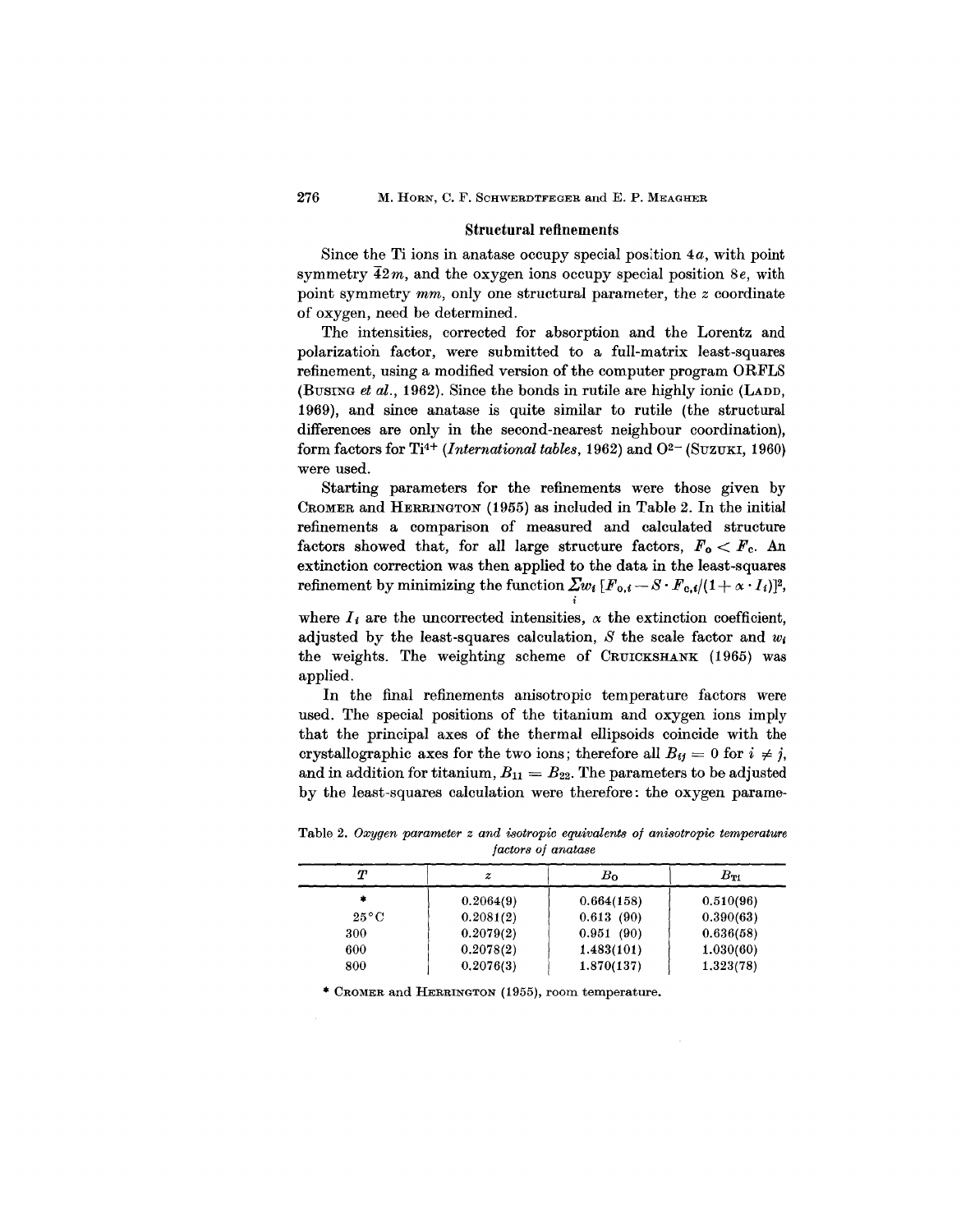Table 3. *Root-mean-squares of thermal displacements along the principal axes in anatase*

The *x* axis of the thermal vibrations ellipsoid of the oxygen ion is perpendicular to the (100) plane formed by the three nearest Ti neighbours, and all principal axes coincide with the crystallographic axes

| Т              | Oxygen           |                        |               | Titanium     |              |
|----------------|------------------|------------------------|---------------|--------------|--------------|
|                | $\boldsymbol{x}$ |                        | $z*$          | $x = y$      | z            |
| $25^{\circ}$ C | $0.096(6)$ Å     | $0.080(8)\text{\AA}$ , | $0.088(6)\AA$ | $0.070(5)$ Å | $0.070(3)$ Å |
| 300            | 0.124(5)         | 0.096(6)               | 0.107(5)      | 0.090(5)     | 0.090(3)     |
| 600            | 0.165(5)         | 0.115(6)               | 0.126(4)      | 0.116(4)     | 0.112(2)     |
| 800            | 0.185(6)         | 0.112(7)               | 0.156(4)      | 0.129(5)     | 0.131(2)     |

*\* z* is the fractional coordinate corresponding to NIGGLI'S *p.*

ter  $z^*$ , three anisotropic temperature factors  $B_{ij}$  for oxygen, two for titanium, the scale factor  $S$ , and the extinction coefficient  $\alpha$ .

The results are summarized in Tables 2 and 3, including the standard deviations. Table 2 gives the oxygen parameter *z,* assuming the coordinate origin at  $\overline{42}m$ , and isotropic equivalents of the anisotropic temperature factors for Ti and O. Table 3 gives the anisotropic thermal parameters in the form of root-mean-squares of thermal displacements along the principal axes. The *x* axis of the thermalvibration ellipsoid of the oxygen ion is perpendicular to the (100) plane formed by the three nearest Ti neighbours. The weighted *R* values in these refinements are between 0.022 and 0.024 for all four temperatures. The results of the structure refinements at room temperature before and after heating are the same within one standard deviation.

In addition, least-squares refinements were carried out under different conditions such as: different starting parameters, no absorption correction, no extinction correction, different weighting schemes, form factors of neutral oxygen and titanium, and isotropic temperature factors. In most of these calculations the standard error of the oxygen parameter, as well as the *R* value, were larger, but the final results, as given in Table 2, were always included within one standard deviation of the results obtained with these modified least-squares calculations.

# Discussion of the structure

The general features of the anatase structure have been established by previous workers (see BRAGG and CLARINGBULL,1966). They are in agreement with the results of the present work. Basically, the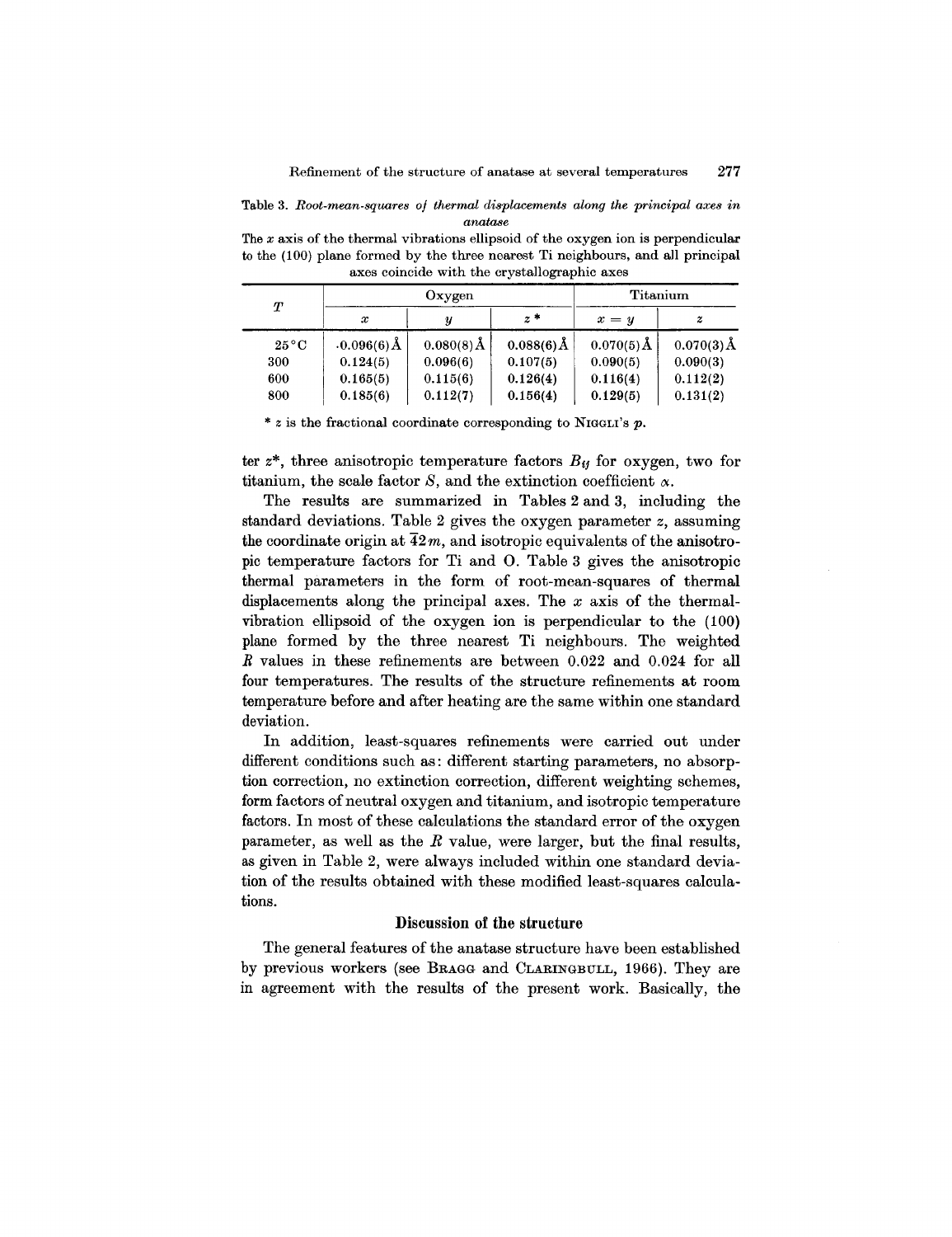| T   | $Ti-0$    | $Ti-O$<br>$\parallel$ [001] | $0 - 0$<br>shared<br>edge                                                               | $0 - 0$      | $0 - 0$<br>$\vert$ and nearest $\vert$ (O-Ti-0)<br>$Ti-Ti$ | angle         |
|-----|-----------|-----------------------------|-----------------------------------------------------------------------------------------|--------------|------------------------------------------------------------|---------------|
|     |           |                             | $25^{\circ}$ C   1.9338(5) Å   1.9797(23) Å   2.4658(29) Å   2.7924(13) Å   3.0394(2) Å |              |                                                            | $101.90(7)$ ° |
| 300 | 1.9365(5) | (1.9831(22))                | 2.4681(29)                                                                              | (2.7968(13)) | 3.0453(2)                                                  | 101.96(7)     |
| 600 | 1.9410(5) | (1.9909(23))                | 2.4745(30)                                                                              | 2.8037(14)   | 3.0560(2)                                                  | 102.01(7)     |
| 800 | 1.9452(7) | 1.9957(31)                  | 2.4777(39)                                                                              | (2.8108(18)) | 3.0650(5)                                                  | 102.10(9)     |

Table 4. *lnterionic di8tance8 and angle8 in anata8e* Values are calculated from the mean positions of the ions

structure of anatase can be seen as a framework of distorted  $TiO<sub>6</sub>$ octahedra sharing four edges. There are two different nearest-neighbour Ti-O distances; the two Ti-O bonds along the *c* axis are longer than the four other Ti-O bonds. Each oxygen ion is coordinated to three titanium ions, lying together with the oxygen ion in a (100) plane.

The oxygen parameter *z*, as determined by us at room temperature, differs by two standard deviations from the value stated by CROMER and HERRINGTON. This difference may have arisen through the use of powder data by the latter investigators.

Table 2 shows that the oxygen coordinate *z* changes regularly as a function of temperature. The change is, however, quite small: over the whole analyzed temperature range from 25 °C to 800 °C, *z* decreases 0.0005, which corresponds to two standard errors of *z.* This change of *z,* equivalent to a shift of 0.005 A of the oxygen ions along the *c* axis, is in the direction of increasing distortion of the  $TiO_6$ octahedra with increasing temperature.

With the computer program ORFFE (BUSING *et al.,* 1964) the distances and angles between the mean positions of the ions were calculated, including their standard errors. The results are given in Table 4, which shows all nearest and second-nearest neighbour distances. Because the temperature dependence of the oxygen parameter *z* is small, the temperature-induced changes of the interionic distances and angles (not corrected for thermal vibrations) are mainly governed by the lattice expansion. However, two interesting features should be noted: first, the shared octahedral edges increase with temperature less than all the other distances and their increase is less than the relative thermal expansion of the lattice parameters; second, none of the distances increases with temperature as much as the cell edge c.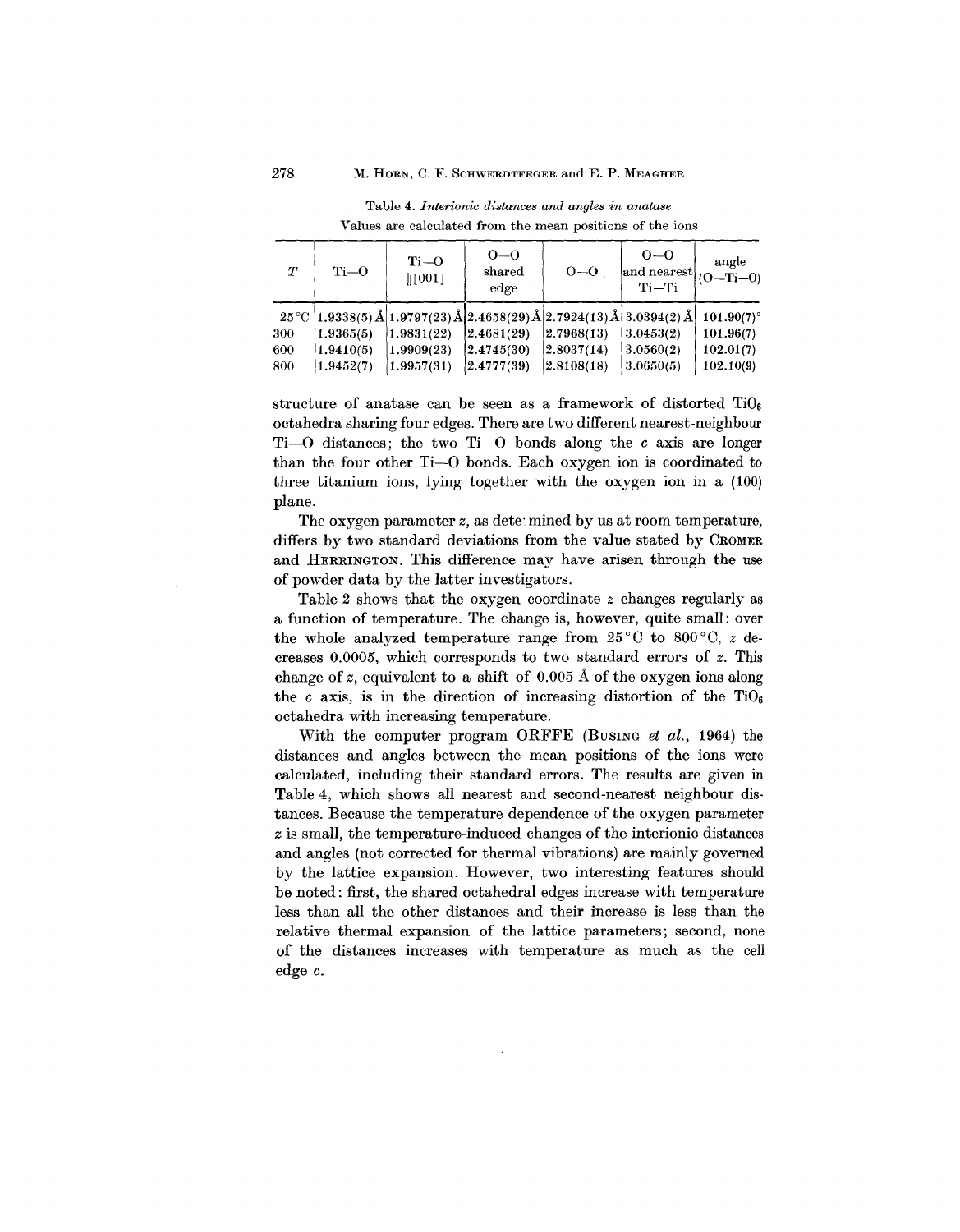These observations, however, do not necessarily follow if one considers mean interionic distances, averaged over the thermal displacements, rather than the distances between the mean positions of the ions. To calculate these mean distances one has to know the correlations between the thermal displacements of the ions. If these correlations are unknown, only lower and upper bounds of the thermally corrected bond lengths can be calculated (BUSING and LEVY, 1964). Two particular forms of correlation between the thermal displacements of two atoms are sometimes used to estimate the thermal correction of the interatomic distance: independent thermal displacements of the atoms, which results in a bond length just halfway between the upper and the lower bound, or "riding" motion of one atom on the other, which results in a bond length nearer to the lower bound.

For anatase no data are available to calculate, or even estimate, the predominant vibrational modes. Therefore only the lower and upper bounds of the thermally corrected bond lengths can be calculated. Figure 1 shows these bounds for the nearest-neighbour Ti-O



Fig.I. Upper and lower bounds of the nearest neighbour Ti-O distances in anatase, corrected for thermal displacements. The lower bounds are equal to the uncorrected bond lengths within the experimental error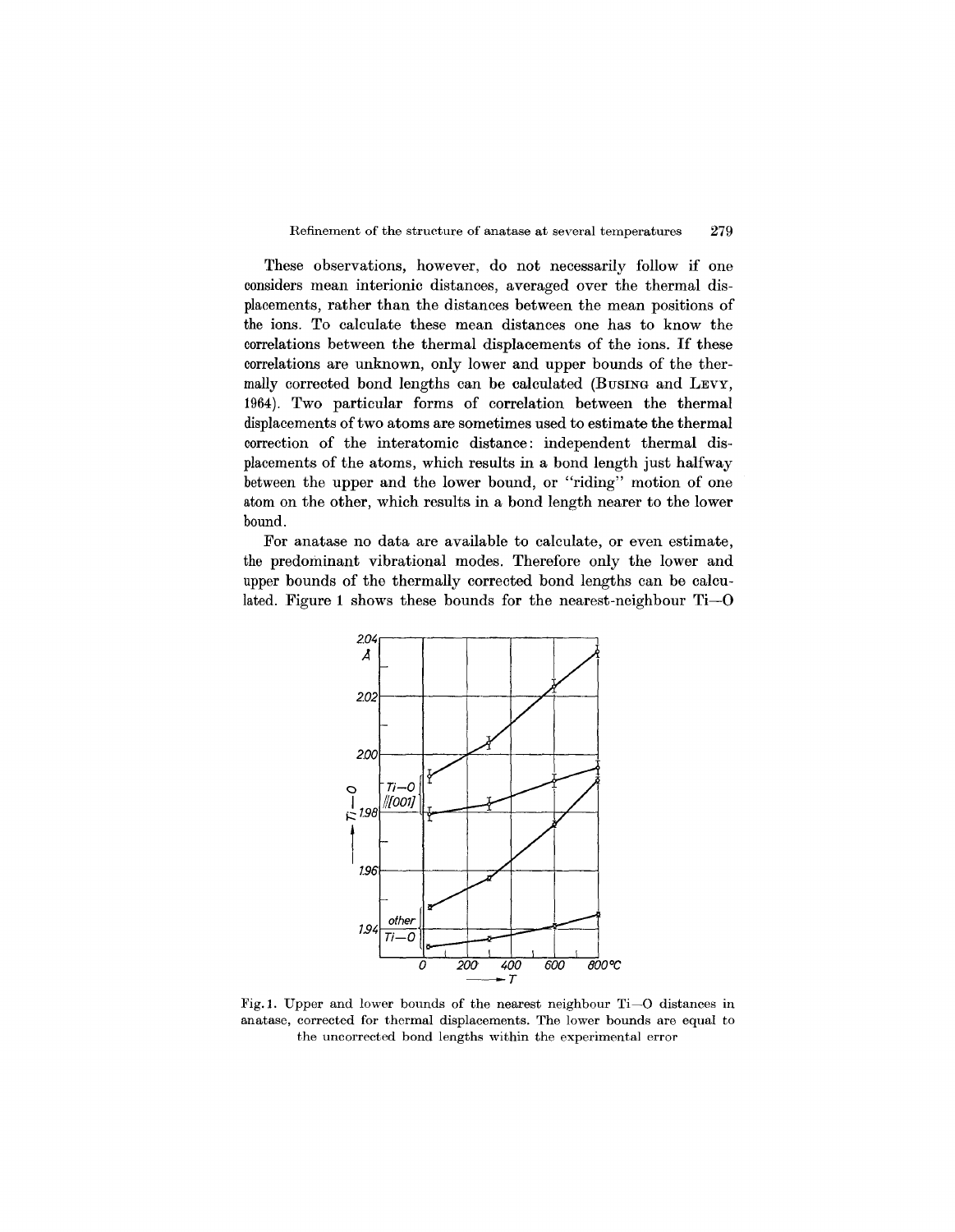distances. The lower bounds are equal to the uncorrected bond lengths within the experimental error. As can be seen, the corrections may be appreciable. In addition, correlations between the thermal vibrations are imaginable that would bring one of the two bond lengths near to the lower bound, the other to the upper. It is therefore possible that the difference between the two Ti-O distances, corrected for thermal motion, could increase or decrease with temperature. The dynamical state of the crystal may also change with temperature; the correction for a particular bond length would then be a function of temperature.

## **Conclusions**

The only structural parameter of anatase, the *z* coordinate of oxygen, changes with temperature regularly but slowly. This same behaviour is therefore reflected in its different interionic distances and angles. Quantitative statements on the temperature-induced changes of the interionic distances can be made, however, only for the distances between the mean positions of the ions. In order to calculate the true mean distances, one requires additional information on the lattice dynamics of anatase. As this information is not available, only lower and upper bounds for the bond lengths can be given.

Since the anatase-rutile transformation is obtained through a reconstructive first-order transition, no feature of the structural changes of anatase with increasing temperature can indicate the approaching transformation to rutile. However, the large thermal vibrations of the oxygen ions out of their bond planes may induce this transformation.

The present crystal-structure study of anatase was undertaken to correlate its results with previous electron paramagnetic resonance investigations of the same mineral. The main result in this connection is the fact that the temperature dependence of the electron paramagnetic resonance spectra of Fe impurities in anatase cannot be understood from a structural point of view, at least inasmuch as the structure is defined by the mean positions of the ions, determined by x-ray diffraction. The change of the oxygen parameter with increasing temperature is in the same direction as deduced from electron paramagnetic resonance data; its magnitude is, however, about an order of magnitude too small to be in agreement with the structural model proposed to explain the electron paramagnetic resonance data (HORN and SCHWERDTFEGER,1971).